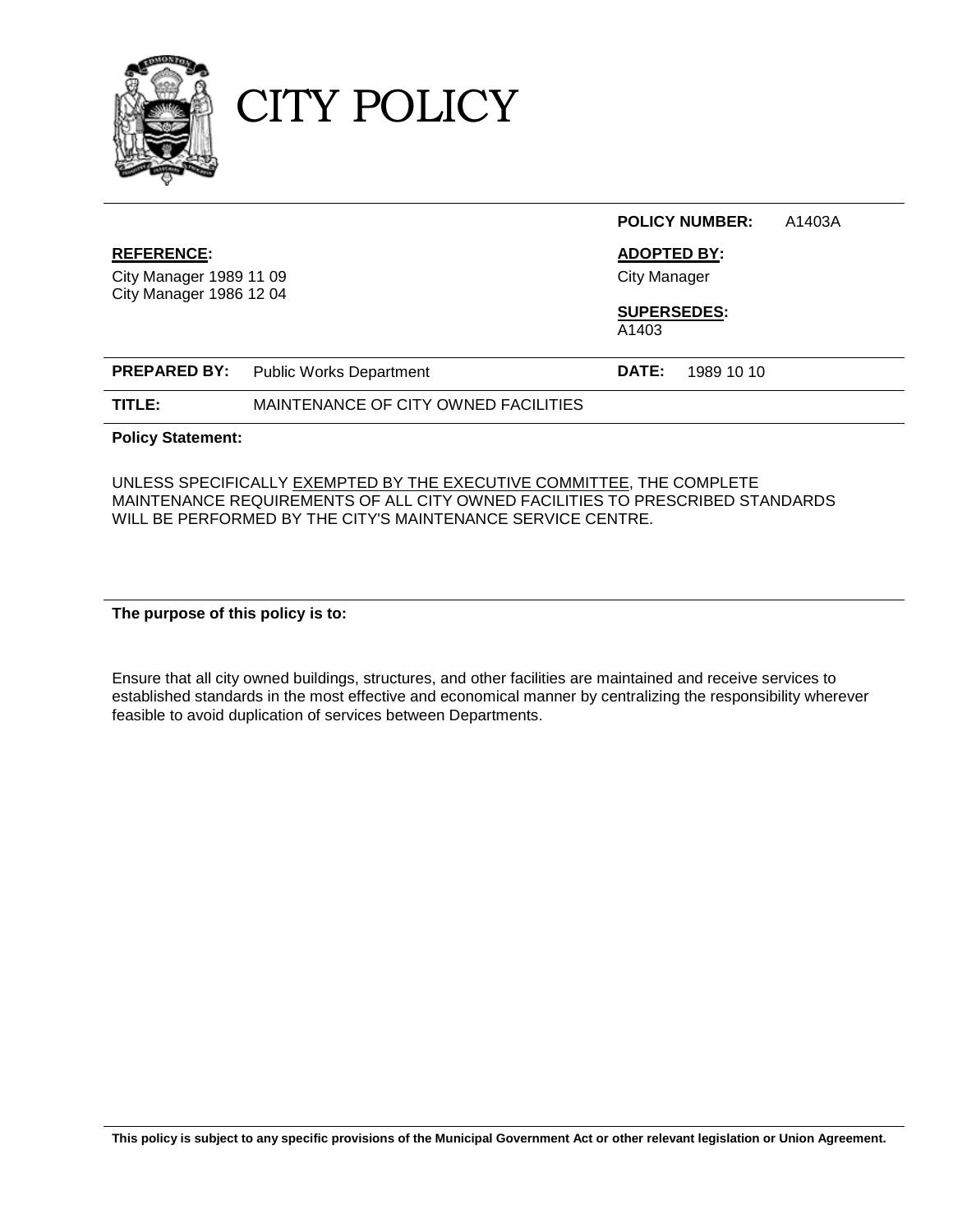

## CITY PROCEDURE

|                   |                                      | <b>POLICY NUMBER:</b>  | A1403A              |
|-------------------|--------------------------------------|------------------------|---------------------|
| <b>AUTHORITY:</b> | City Manager                         | <b>EFFECTIVE DATE:</b> | 1989 11 09          |
| TITLE:            | MAINTENANCE OF CITY OWNED FACILITIES |                        |                     |
|                   |                                      |                        | <b>PAGE:</b> 1 of 2 |

## 1. DEFINITION

- 1.01 "Complete Maintenance" routine maintenance, programmed corrective and preventative maintenance, emergency repairs, and custodial services to established standards where required.
- 1.02 "City Owned Facilities" any structure, enclosure, edifice or similar building registered under the ownership of the City of Edmonton and used for office space, workshops, residences or enclosures of machinery or equipment.
- 1.03 "Established Standard" a standard which ensures the cleanliness, aesthetic appearance, and correct and efficient operation of City owned facilities.
- 1.04 "City's Maintenance Service Centre" the Service Centre operated by the Public Works Department.

## 2. RESPONSIBILITIES

- 2.01 Executive Committee to determine those facilities which shall be exempt from the intent of this Policy.
- 2.02 General Manager Public Works Department to:
	- (a) reviews all requests for exemptions from this policy.
	- (b) forward to the Executive Committee through the City Manager's Office all requests for exemption from this Policy with comments attached.
	- (c) consult with the General Manager of the affected User Department in the event that any or all requested exemptions are not concurred with, prior to submission of comments to the City Manager and Executive Committee.
	- (d) in consultation with User Departments:

establish standards of maintenance with due regard to special or unique User Department requirements for City owned facilities.

- (e) review annually with Departments, the maintenance requirements for City owned facilities under their jurisdiction.
- (f) in consultation with User Departments develop and maintain preventive maintenance programs for City owned facilitie